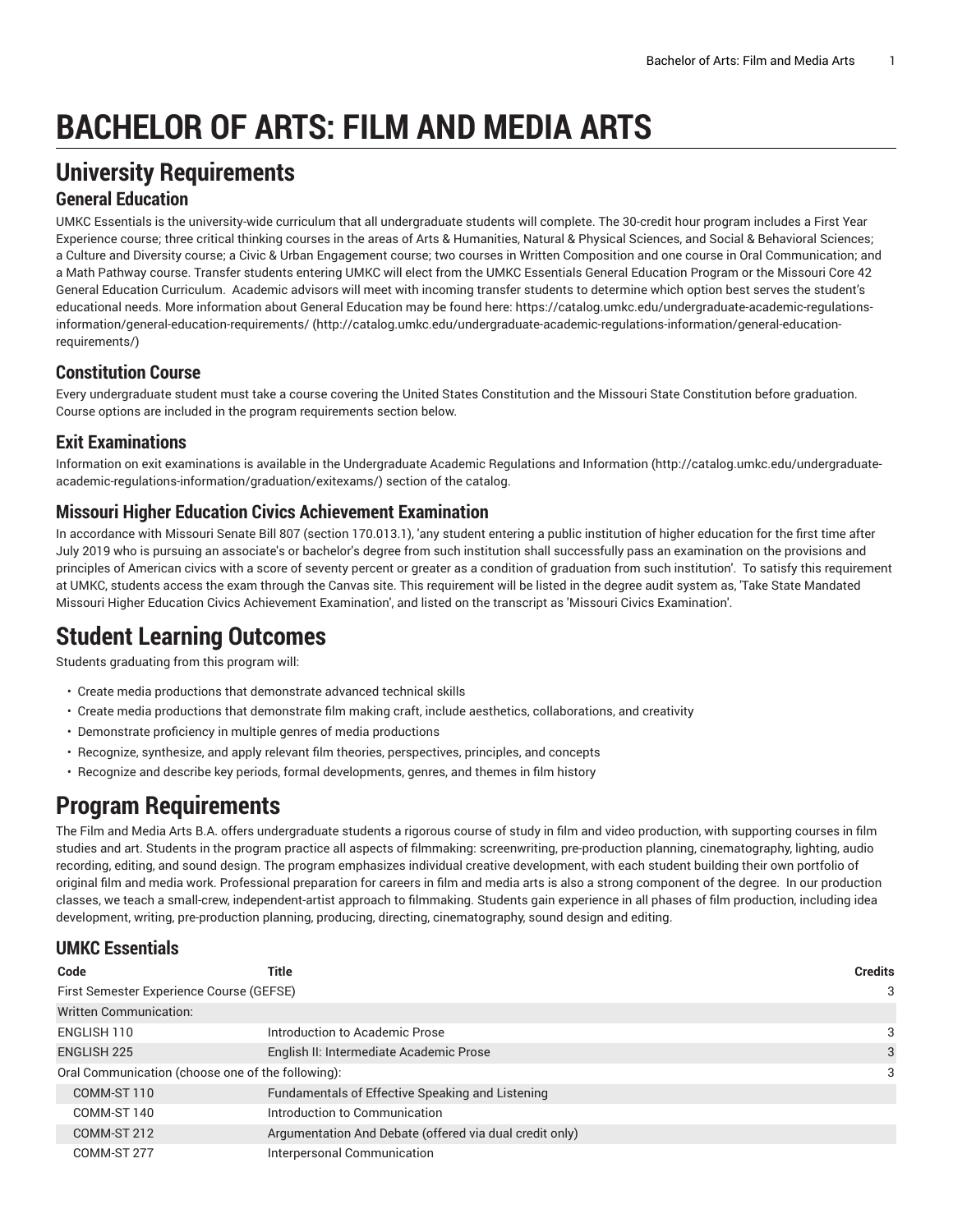| Math Pathway (choose one of the following):                  | 3                                                                        |    |  |
|--------------------------------------------------------------|--------------------------------------------------------------------------|----|--|
| Mathematics For Liberal Arts<br><b>MATH 116</b>              |                                                                          |    |  |
| <b>STAT 115</b>                                              | <b>Statistical Reasoning</b>                                             |    |  |
| <b>MATH 110</b>                                              | Precalculus Algebra                                                      |    |  |
| <b>MATH 120</b>                                              | Precalculus (5 credit hours)                                             |    |  |
| Any 200-level MATH or STAT course                            |                                                                          |    |  |
|                                                              | ACT Math Subscore of 28 or higher; or SAT Math Subscore of 660 or higher |    |  |
| Critical Thinking in Arts & Humanities (GECRT-AH)            |                                                                          | 3  |  |
| Critical Thinking in Natural & Physical Sciences (GECRT-SC)  |                                                                          | 3  |  |
| Critical Thinking in Social & Behavioral Sciences (GECRT-SS) |                                                                          | 3  |  |
| Culture & Diversity Course (GECDV)                           |                                                                          | 3  |  |
| Civic & Urban Engagement Course (GECUE)                      |                                                                          | 3  |  |
| <b>Total Credits</b>                                         |                                                                          | 30 |  |

#### **Constitution Course Requirement**

Section 170.011.1 of the Missouri Revised Statutes, 2015, states that all candidates for a degree issued by a college or university in the state of Missouri must have "satisfactorily passed an examination on the provisions and principles of the Constitution of the United States and of the state of Missouri, and in American history and American institutions."

Courses at UMKC that satisfy this state requirement are:

| Code                         | Title                                      | <b>Credits</b> |
|------------------------------|--------------------------------------------|----------------|
| Choose one of the following: |                                            | 3              |
| CJC 364                      | The Supreme Court And The Criminal Process |                |
| HISTORY 101                  | U.S. History to 1877                       |                |
| HISTORY 102                  | U.S. History Since 1877                    |                |
| HONORS 230                   | <b>Honors American Government</b>          |                |
| POL-SCI 210                  | American Government                        |                |
| <b>Total Credits</b>         |                                            | 3              |

There are a few other ways this requirement can be satisfied for students transferring to UMKC:

- Take an equivalent course from the list above at a regionally accredited institution.
- Earn credit for one of the above courses through AP, IB, or CLEP.
- Take a course that directly satisfies the Missouri Constitution Requirement at another Missouri institution.
- Have a previous bachelors degree (or higher) from a regionally accredited institution.
- Have an Associate of Arts degree from a regionally accredited institution.
- Complete the 42 Hour Core at a Missouri institution and have it listed on the official transcript.

#### **School of Humanities and Social Sciences Degree Requirements**

| Code                                           | <b>Title</b> | Credits |
|------------------------------------------------|--------------|---------|
| Writing Intensive Course (300-level or above): |              |         |
| <b>Total Credits</b>                           |              |         |

#### **Major Requirements**

Students must successfully complete the major requirements below with at least 12 hours of the noted upper division (300+) course requirements completed at UMKC.

The B.A. in Film and Media Arts requires 45 credit hours of coursework. Students must maintain a 2.0 GPA in their major courses. Only major courses with a grade of C- or higher will be accepted for credit in the major, and counted toward the major GPA.

| Code                       | Title                            | Credits |
|----------------------------|----------------------------------|---------|
| <b>Required Coursework</b> |                                  |         |
| <b>ART 114</b>             | <b>Foundation Digital Design</b> | 3       |
| ART 206                    | Photography I                    | 3       |
| <b>FILM 230</b>            | Introduction to Film Studies     | 3       |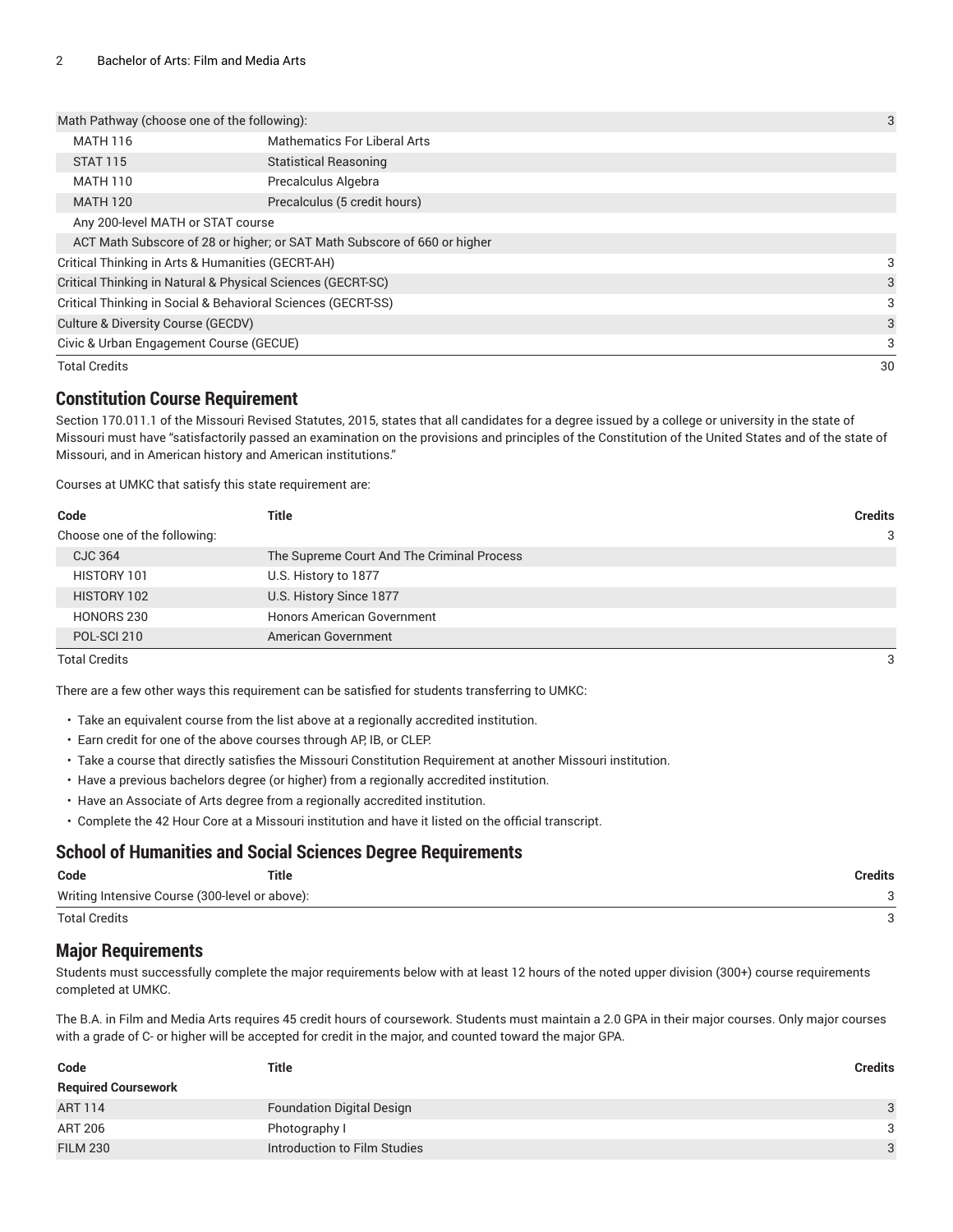| <b>FILM 250</b>                                               | Introduction to Film and Video Production                                        | 3  |
|---------------------------------------------------------------|----------------------------------------------------------------------------------|----|
| <b>FILM 339</b>                                               | Introduction to Film Theory                                                      | 3  |
| <b>FILM 346</b>                                               | Art of the Short Film                                                            | 3  |
| <b>FILM 354</b>                                               | Introduction to Screenwriting                                                    | 3  |
| <b>FILM 373</b>                                               | Intermediate Media Production                                                    | 3  |
| <b>FILM 471</b>                                               | <b>Advanced Media Production</b>                                                 | 3  |
| <b>FILM 498</b>                                               | Internship                                                                       | 3  |
| Film Production Electives - Choose 3 of the following: 1      |                                                                                  | 9  |
| <b>ART 310</b>                                                | Digital Video and Motion Design                                                  |    |
| COMM-ST 363                                                   | <b>Podcast and Audio Production</b>                                              |    |
| <b>FILM 381</b>                                               | Narrative Production                                                             |    |
| <b>FILM 385</b>                                               | <b>Documentary Production</b>                                                    |    |
| <b>FILM 386</b>                                               | Animation                                                                        |    |
| <b>FILM 454</b>                                               | <b>Advanced Screenwriting</b>                                                    |    |
| <b>FILM 457</b>                                               | <b>Client-Based Media Production</b>                                             |    |
| <b>FILM 473</b>                                               | <b>Directing Actors and Scenes</b>                                               |    |
| World Cinema Elective - Select one of the following:          |                                                                                  | 3  |
| <b>FILM 323</b>                                               | Concepts of the Hero in Ancient Literature and World Cinema                      |    |
| <b>FILM 345</b>                                               | German Film                                                                      |    |
| <b>FILM 392</b>                                               | Topics in World Cinema                                                           |    |
| SPANISH 211                                                   | Second Year Spanish I                                                            |    |
| FRENCH 211                                                    | Second Year French I                                                             |    |
| Additional Film Studies Elective - Choose 1 of the following: |                                                                                  | 3  |
| <b>FILM 300</b>                                               | Ancient World in Cinema                                                          |    |
| <b>FILM 323</b>                                               | Concepts of the Hero in Ancient Literature and World Cinema (if not taken above) |    |
| <b>FILM 338</b>                                               | <b>Film Adaptation</b>                                                           |    |
| <b>FILM 345</b>                                               | German Film (if not taken above)                                                 |    |
| <b>FILM 347</b>                                               | Topics in Film Genre                                                             |    |
| <b>FILM 376</b>                                               | History Of The Film Industry                                                     |    |
| <b>FILM 379</b>                                               | African American Images in Film                                                  |    |
| <b>FILM 384</b>                                               | <b>Documentary Film History</b>                                                  |    |
| <b>FILM 392</b>                                               | Topics in World Cinema (if not taken above)                                      |    |
| <b>FILM 393</b>                                               | Topics in Sound & Cinema                                                         |    |
| <b>FILM 394</b>                                               | Topics in Gender and Cinema                                                      |    |
| <b>Total Credits</b>                                          |                                                                                  | 45 |

1

Elective courses may be offered on a rotation basis. Please consult with advisor for current availability.

#### **General Electives**

Students must take elective credit hours to meet the minimum credit hour requirement for their degree, including at least 36 credit hours of coursework at the 300-level or above. The minimum required by the university is 120 credit hours, of which at least 30 credit hours must be taken at UMKC, but some degree programs require more.

**Code Title Credits**

**Minimum GPA: 2.0**

**Total Credit Hours: 120**

### **Tools for Planning and Fulfilling Academic Requirements**

UMKC's Major Maps are detailed, semester by semester plans that lead a student to complete all degree requirements within four years. Plans include benchmarks and critical courses by term that assist a student's evaluation of progress and major "fit". In order to ensure that the appropriate courses

**General Electives 39**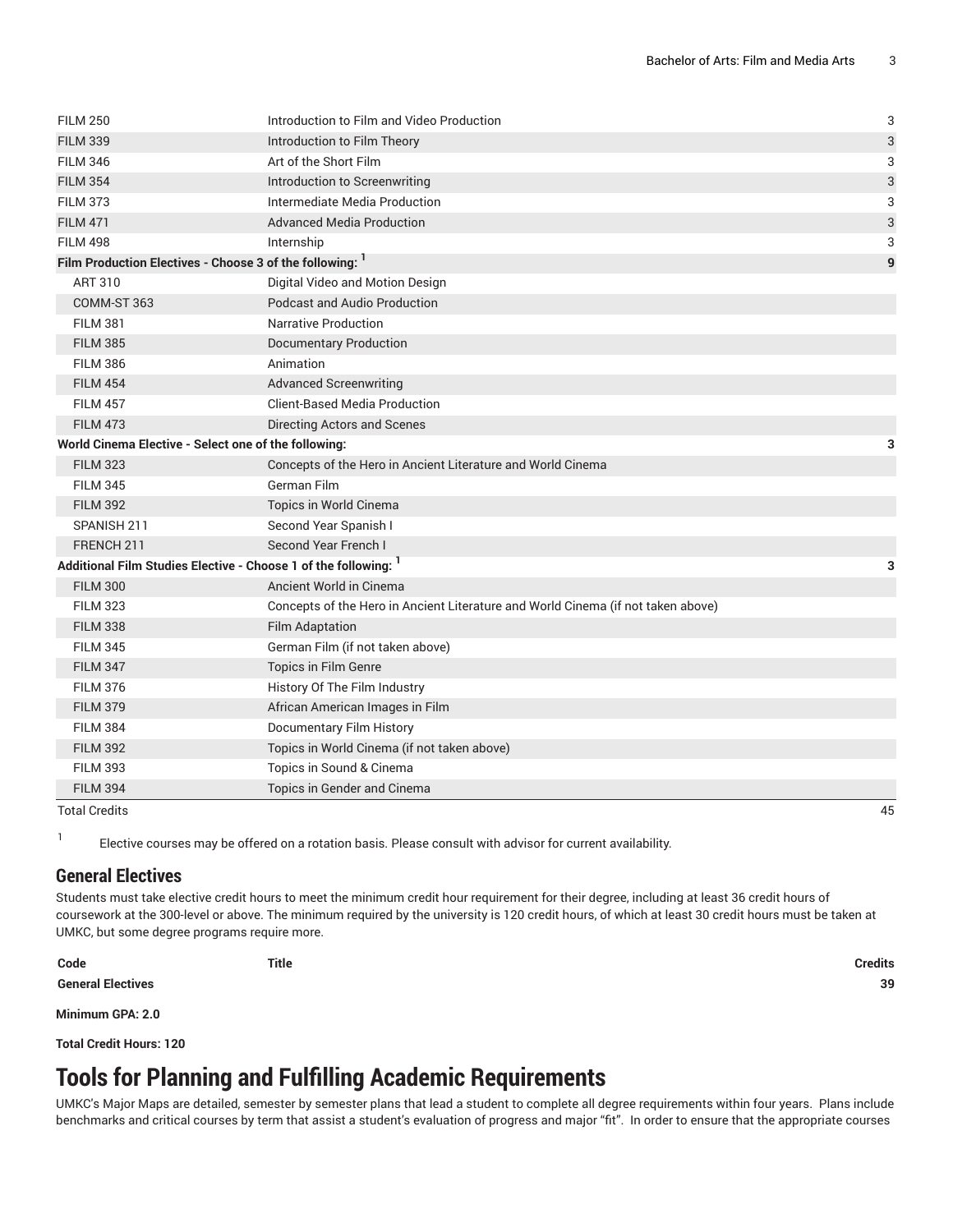are taken, students are encouraged to consult with the undergraduate advisor for this major. Please see the tab above to view the major map for this program.

UMKC's [Transfer](https://www.umkc.edu/admissions/transfer-guides.html) Guides [\(https://www.umkc.edu/admissions/transfer-guides.html](https://www.umkc.edu/admissions/transfer-guides.html)) provide detailed guidance on recommended transfer coursework, plans of study, transfer timelines, and transfer contact information. To ensure a seamless transfer experience, students are encouraged to work with both their community college advisor and a UMKC advisor when planning their coursework.

UMKC's [PlanMyDegree](https://www.umkc.edu/registrar/academic-programs/plan-my-degree.html) 'Audit' ([https://www.umkc.edu/registrar/academic-programs/plan-my-degree.html\)](https://www.umkc.edu/registrar/academic-programs/plan-my-degree.html) degree audit system provides an individual evaluation of all degree requirements (General Education, Degree Specific, Major Specific, etc.) for students' officially recorded (Office of Registration and Records) and "what if" exploratory plans of study. This evaluation is used to certify all graduation requirements.

UMKC's [PlanMyDegree](https://www.umkc.edu/registrar/academic-programs/plan-my-degree.html) 'Plans' [\(https://www.umkc.edu/registrar/academic-programs/plan-my-degree.html\)](https://www.umkc.edu/registrar/academic-programs/plan-my-degree.html) degree planning tool enables students to develop a personalized semester by semester plan of study towards completion of degree requirements for student's officially recorded (Office of Registration and Records) and "what if" exploratory plans of study. Update and edit your full plan to degree completion each term and confirm accuracy each semester with your Academic Advisor(s).

# **Major Map Four Year Graduation Plan - Courses & Critical Benchmarks for First Time College Students:**

UMKC's Major Maps are detailed, undergraduate four-year course outlines that inform students on the classes they should take and when to take them. Outlines are updated yearly. Graduate students should visit their program's individual school for program outlines.

The following is a sample course of study. Your path to graduation may vary based on factors such as college credit you earned while in high school, transfer work from other institutions of higher learning, and placement in Mathematics. You are responsible for checking prerequisites to any courses. It is the Student's responsibility to ensure that all program requirements are met. This guide is not a substitute for academic advisement.

| <b>First Year</b>                        |                |                                                            |                |    |
|------------------------------------------|----------------|------------------------------------------------------------|----------------|----|
| <b>Fall Semester</b>                     | <b>Credits</b> | <b>Spring Semester</b>                                     | <b>Credits</b> |    |
| GEFSE 101                                |                | 3 ENGLISH 225                                              |                | 3  |
| ENGLISH 110                              |                | 3 MATH 116 or STAT 115                                     |                | 3  |
| GECRT-AH 101                             |                | 3 GECRT-SC 101                                             |                | 3  |
| $FILM 230^{CC}$                          |                | 3 ART 206                                                  |                | 3  |
| <b>ART 114</b>                           |                | 3 General Elective                                         |                | 3  |
|                                          |                | 15                                                         |                | 15 |
| <b>Second Year</b>                       |                |                                                            |                |    |
| <b>Fall Semester</b>                     | <b>Credits</b> | <b>Spring Semester</b>                                     | <b>Credits</b> |    |
| COMM-ST 110                              |                | 3 FILM 346                                                 |                | 3  |
| <b>FILM 250</b>                          |                | 3 GECUE 201                                                |                | 3  |
| GECRT-SS 101                             |                | 3 General Elective                                         |                | 3  |
| GECDV 201                                |                | 3 General Elective                                         |                | 3  |
| HISTORY 101, 102, or POL-SCI 210         |                | 3 General Elective                                         |                | 3  |
|                                          |                | 15                                                         |                | 15 |
| <b>Third Year</b>                        |                |                                                            |                |    |
| <b>Fall Semester</b>                     | <b>Credits</b> | <b>Spring Semester</b>                                     | <b>Credits</b> |    |
| <b>FILM 339</b>                          |                | 3 FILM 373                                                 |                | 3  |
| <b>FILM 354</b>                          |                | 3 GECUE 201                                                |                | 3  |
| GECDV 201                                |                | 3 FILM 3XX/4XX Film Studies elective                       |                | 3  |
| HISTORY 101, 102, or POL-SCI 210         |                | 3 General Elective (WI course if not<br>already completed) |                | 3  |
| FILM 3XX/4XX Film Production<br>elective |                | 3 General Elective                                         |                | 3  |